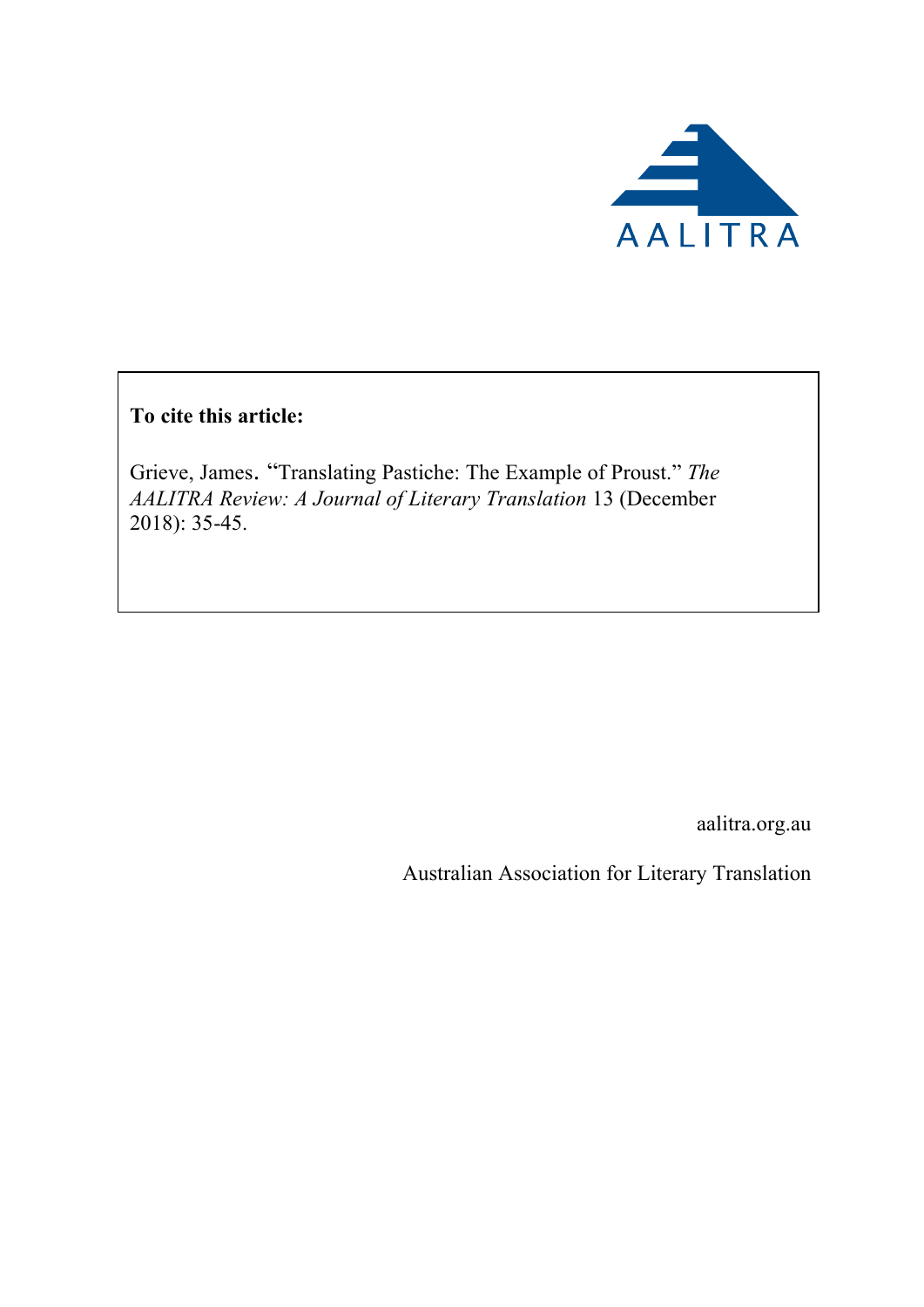## **Translating Pastiche: The Example of Proust**

JAMES GRIEVE Australian National University

## **Abstract**

Literary pastiche is spoof, part banter, part literary criticism. To succeed as both, it presupposes in its reader an appreciation of the style being parodied. In translation, for lack of that appreciation, pastiche may fall flat. I consider some of the pastiches of Proust, as they have been translated, with varying degrees of success, by various translators. My main focus is on the celebrated parody of the Goncourt *Journal* which appears in the last part of *À la recherche du temps perdu*. I suggest that a way of coping with the problems posed by the translation of pastiche is to apply to it, as to other forms of wordplay, the principle of compensation.

Can pastiche be translated? Does it pose insoluble problems to the translator? Why would one translate a pastiche? What qualities should a translated pastiche have? First, let us define pastiche, from the *OED*, sense 2a: "A work, esp. of literature, created in the style *of* someone or something else; a work that humorously exaggerates or parodies a particular style". This seems little different from sense 1a of 'parody' as defined also by the *OED*:

A literary composition modelled on and imitating another work, esp. a composition in which the characteristic style and themes of a particular author or genre are satirized by being applied to inappropriate or unlikely subjects, or are otherwise exaggerated for comic effect.

In these two definitions, I think four key terms are "satirized", "exaggerate", "humorously" and "comic effect". If a parodic text failed to meet these criteria, its quality as pastiche would be minimal. A more colloquial term applicable to 'pastiche' and 'parody', which I sometimes use, is 'spoof'. Other words used by specialists in the genre to define the point of a pastiche are: *raillerie* ("scoffing", "banter", "joke", Milly 45), *âpreté*, *ironie*, *enjouement* ("pungency, irony, playfulness", Deffoux, quoted by Dyer 53), and "charm" (Dyer).

Many writers of prose have been attracted to the genre of pastiche, from James Joyce in *Ulysses* (1922) and Thomas Mann in *Doktor Faustus* (1947) to David Lodge's *The British Museum is Falling Down* (1965). Among French writers, pastiche has been widely practised. Balzac, for instance, in his *Contes drolatiques* (1827), spoofed the early sixteenth-century style of Rabelais. Flaubert, too, another great fancier of Rabelais, did something similar in letters to particular friends of like mind. In the twentieth century, Jean-Louis Curtis, a virtuoso in the parodic manner (his spoofs of André Gide and Jacques Chardonne, for example, out-Gide Gide and out-Chardonne Chardonne), produced two collections of witty and inventive pastiches, *La Chine m'inquiète* (1972) and *La France m'épuise* (1982). Before him, it was the name of Marcel Proust which had been most closely associated with this playful activity. And it is with the pastiches of Proust, most notably his version of a supposedly unpublished extract from the *Journal* of the Goncourt brothers, that I am concerned here. That pastiche figures in *Le temps retrouvé*, the last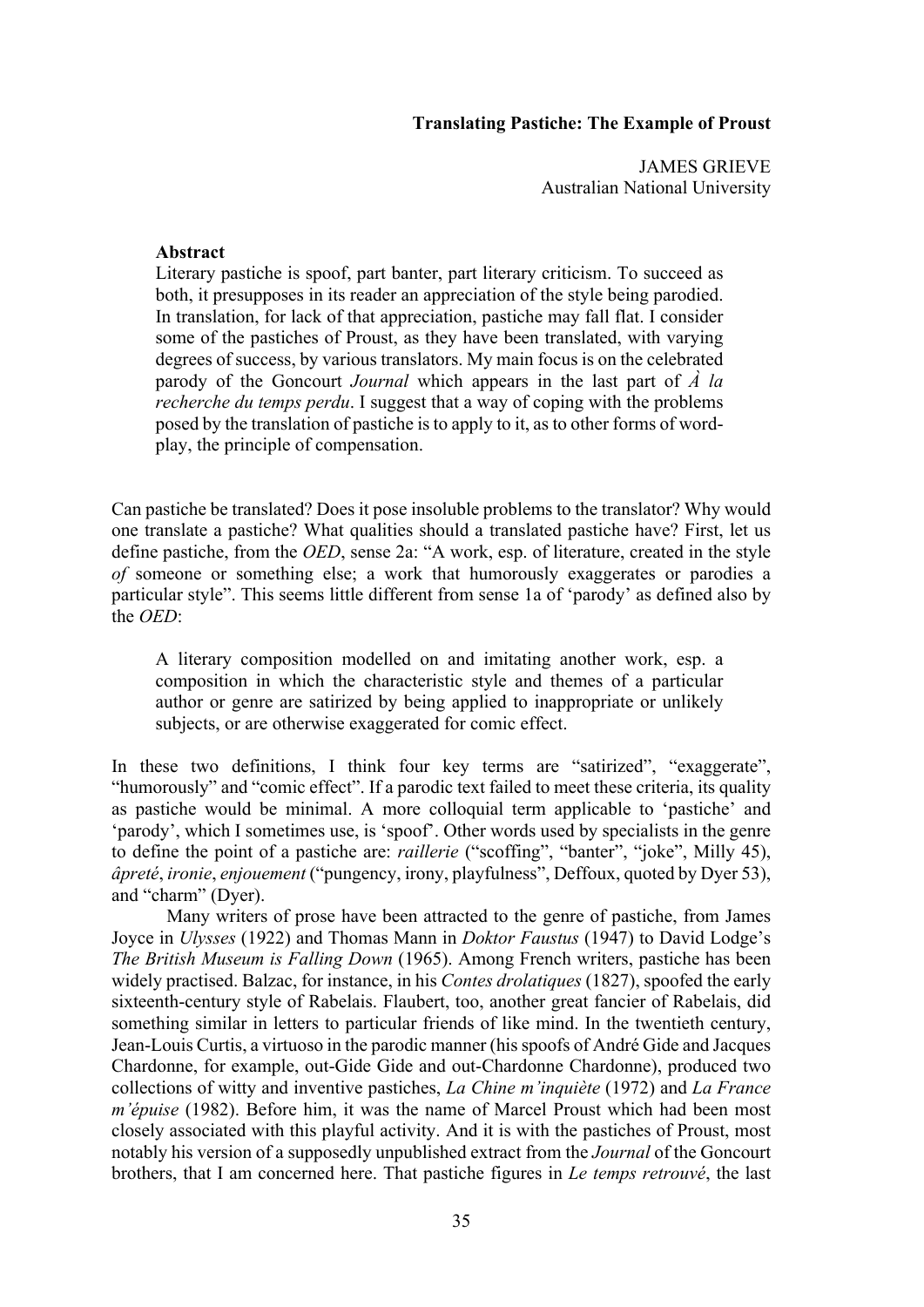part of Proust's great infinished novel, *À la recherche du temps perdu* (1913-1927). I say 'the Goncourt brothers', which is how Proust sometimes refers to the pseudo-author of this piece, but since he also uses the singular form and the pseudo-author of the parody itself mentions *je* and *mon frère*, it makes more sense to speak of the author not as both brothers Goncourt but as Edmond, who outlived Jules by twenty-six years.

In 1904, some years before starting to write what became the *Recherche*, Proust had a first pastiche published by the literary supplement of *Le Figaro*. He later composed a series of very accurate, very amusing, very revealing pastiches, nine of which were also published in *Le Figaro*, between February 1908 and March 1909. Each of them was a take-off of the manner of an important writer of the nineteenth century, novelists, critics and historians, including Balzac, Flaubert, Sainte-Beuve, Michelet and the Goncourts. In 1919, he collected them and published them in a much appreciated volume, *Pastiches et mélanges*. A few others, written about the same time as these, were published after his death. This gift for stylistic mimicry is evident too in many of his letters to friends and lovers, especially the musician and composer Reynaldo Hahn.

A variant of my initial question (can one translate a pastiche?) was answered by Scott Moncrieff, Proust's first translator, whose publisher had suggested he might translate some of the novelist's lesser works. Moncrieff's tongue-in-cheek reply was that *Pastiches et mélanges* consists of "a series of parodies of French stylists which it would be utterly impossible to render even into Belgian" (letter to Joseph Conrad [?], quoted in Findlay 219). So the project went no further. However, that has not stopped other translators from attempting the task: many amateurs have published their versions on the Internet, and an American translator, Charlotte Mandell, has even won a prize for her translations of Proust's pastiches (*The Lemoine Affair*, Melville House, Brooklyn, 2008). So, in a sense, my question is superfluous: it has been done. But that raises at least two further questions. How well has it been done? How well can it be done? Generally speaking, I must say that the voices which Mandell gives to her pseudo-Balzac, her false Flaubert and the others, pass muster. But in the detail, they raise more questions than they answer. They strike me by their occasional mistranslations, a tone which jars at times and by their literalism. In a genre that is playful and creative by definition, might not literalism appear to be a hindrance rather than a help? I revert to my key terms 'satirized', 'exaggerate', 'humorously', 'comic effect', 'charm', 'joke', 'banter', 'scoffing', to ask whether there is, in Mandell's versions, comic effect, humour, exaggeration or satire? For readers to appreciate satire or exaggeration, do they not need to know something of what is being exaggerated and satirized? How many of Mandell's readers have that appreciation of the styles of Balzac, Flaubert, Sainte-Beuve, Henri de Régnier and the others? On reading her versions, one may even wonder whether Mandell herself has such an appreciation. All jokes that work are by definition in-jokes. Is not pastiche the in-joke *par excellence*? As Dyer says, about pastiche, "For it to work, it needs to be 'got' as a pastiche. [ . . . ] Every pastiche has its particular group that gets it" (Dyer 3). Without that complicity between writer and reader, the joke falls flat; without it between translator and reader, there is no joke. The pasticheur is an impersonator, a mimic of text. If a reader has little or no knowledge of what is being impersonated or mimicked, one of the most important aims of pastiche is misserved. In a related context (the impersonations that the duchesse de Guermantes is so good at), Proust compares such people to rabbits: "parce qu'ils n'avaient jamais su remarquer le défaut ou l'accent que la duchesse cherchait à contrefaire" (*Recherche* II, 752).

There is, of course, another aim of pastiche which might be seen as more important than amusement. For a serious pastiche is also an exercise in literary criticism, what Proust calls "de la critique littéraire « en action »" (*Correspondance* VIII, 61). In order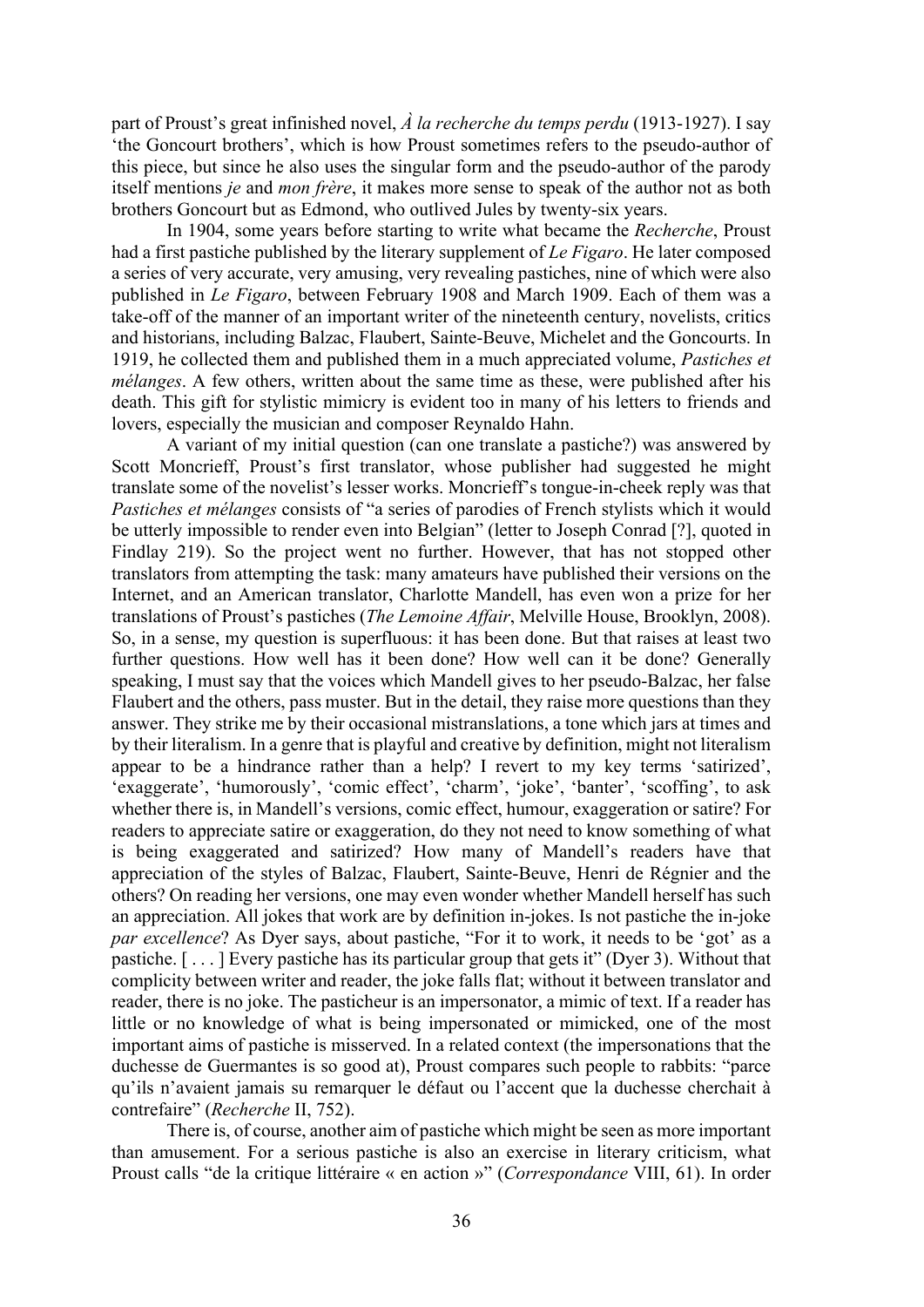to imitate a style and to amuse by exaggerating its features, its felicities and infelicities, a parodist must be a very familiar judge of them, able to draw them to the attention of other readers who may thereby have a more acute appreciation of the author being impersonated.

In the translation of a literary pastiche, what may be missing may be pastiche itself. The risk of this is, of course, high. Perhaps so high as to cast doubt upon the whole enterprise of translating pastiche. How can one parody in English, say, a style which does not exist in English? Every translator of Proust meets a mode of this daunting difficulty when attempting to translate not pastiche but the speech that he gives to his characters. For Proust is a caricaturist of genius, and caricature is one of his main modes of characterization. A caricaturist proceeds by isolating two or three features of his model and exaggerating them. In Proust, one of those features is always mannerisms of speech. All his main characters, Swann, Odette, Françoise, Bloch, Charlus, Albertine, etc., have individual spoken styles, an idiolect, which enables Proust to lampoon a voice, a vocabulary, a pronunciation. As the narrator says,

> …ce que racontaient les gens m'échappait, car ce qui m'intéressait, c'était non ce qu'ils voulaient dire, mais la manière dont ils le disaient, en tant qu'elle était révélatrice de leur caractère ou de leurs ridicules.

> > (IV 296)

With Françoise, it is her uneducated speech forms, her below-stairs malapropisms, her ungrammatical peasantries, which constitute the character and make her comic. As has been said, "De manière assez évidente, Françoise ne doit son existence et sa forte caractérisation qu'à sa parole" (Pierron 47). Without them, Françoise is devoid of character and Proust loses much of his claim to be seen as a comic writer. Take some familiar English comic character endowed with broad accent, vulgar attitudes and absurd speech forms, Shakespeare's Mistress Quickly for example, Fielding's Mrs Slipslop, Sheridan's Mrs Malaprop, Dickens's Mrs Gamp, Meredith's Mrs Berry, and imagine their speech shorn of broad accent and absurdities. There would be little character left, and no comedy. Sad to say, readers of most of the existing translations of Proust into English encounter a Françoise without this flavour of character, a Françoise with little comic content.

In the spoken style of the young Bloch, the translator faces a mode of the same difficulty: Bloch is given to spouting long periods, pedantic, bookish and affected, flavoured by the style of Leconte de Lisle, a poet of the Parnassian school who also translated Homer. It is especially with a character such as Bloch that one can see Proust's characterization by caricature as a mode of pastiche. The spoken style of each of the major characters is akin to a pastiche. As Jean Milly says: "Le langage des personnages du roman […] est une sorte de pastiche du langage de personnages réels et parfois de modèles littéraires" (Milly 43). With some features of Bloch's voice, the translator faces exactly the problem posed by a pastiche: how to parody, in English, a style, Leconte de Lisle's version of Homer, which does not exist in English? In translating *Du côté de chez Swann*  forty years ago, one of my solutions to this dilemma was to replace the Homeric echoes by Shakespearean, especially in using vocative expressions such as "good my lord" (for *cher maître*) and the archaisms "thy", "hath" et "doth", instead of "your", "has" and "does", etc. I was criticized for this choice; but it still seems not an uninspired solution to the problem of lampooning a literary style perceptible to the readers of the original but not available to readers of the text in translation. Such Shakespearisms at least let the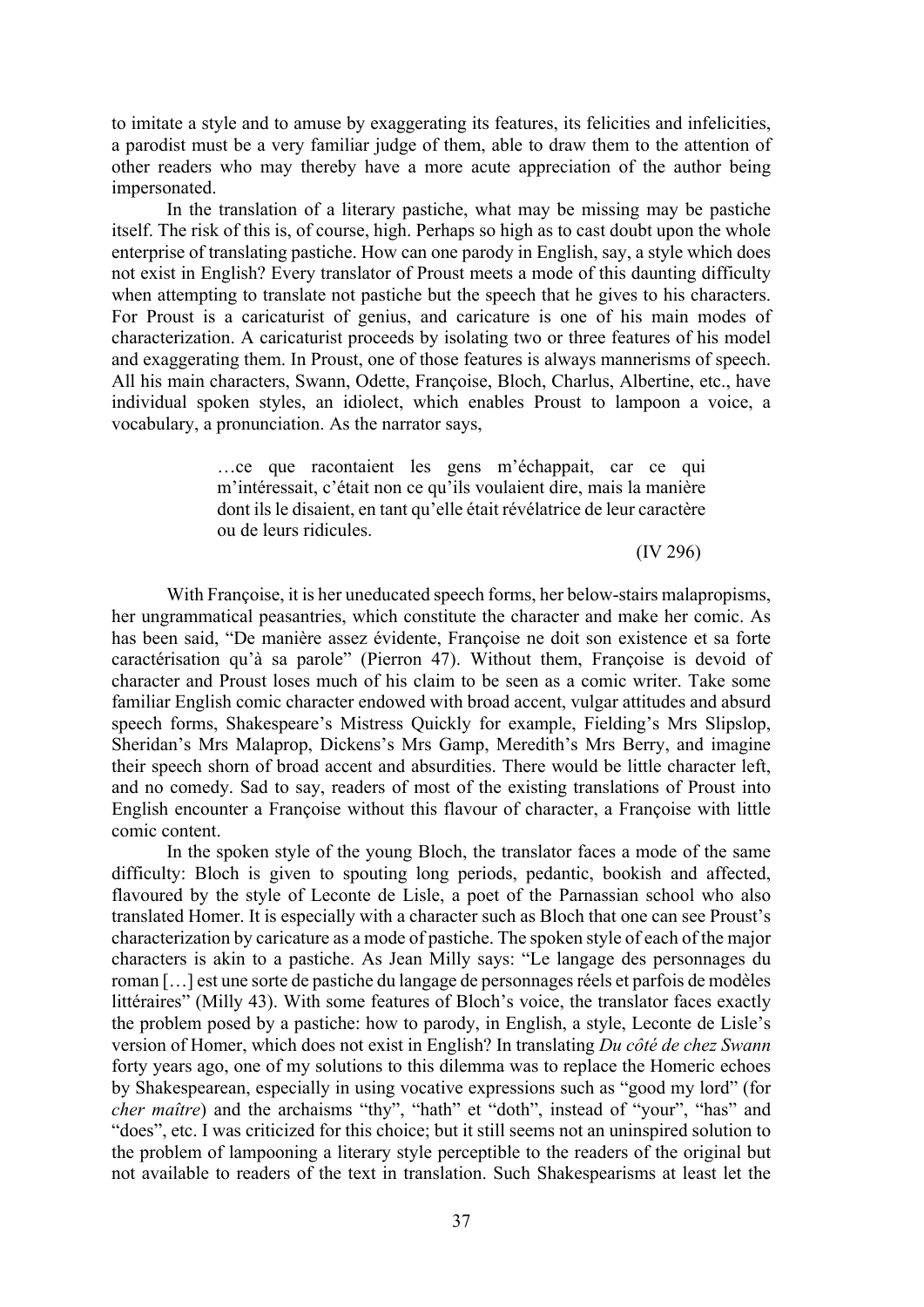reader savour something of the literary, archaic and exotic mannerisms making up so much of the character of Bloch. That they should also amuse, one assumes, was among my aims: since Bloch's speech is amusing, by definition pastiche of it should also amuse. In this respect, the exaggerated voice given to Goncourt makes him one of the characters of the *Recherche*.

It is especially in translating idiosyncrasies of speech that the translators' principle of compensation is very useful. Compensation has been defined as follows:

[...] procédé qui vise à garder la tonalité de l'ensemble en introduisant, par un détour stylistique, la note qui n'a pu être rendue par les mêmes moyens et au même endroit.

(Vinay and Darbelnet 189)

In dealing with speech that is racy, colourful, colloquial, non-standard, as every translator knows, you cannot restrict yourself to a point-for-point reproduction of each and every feature or flavour of the original voice. It is here that one relies on compensation, building into the new voice features which belong to an apt register, which feel right, which are part and parcel of the spoken style one has adopted for this or that character, even though they may have no identifiable equivalent in the wording of the clause or sentence that one is translating. Here more than anywhere else the translator becomes a creative writer. I shall return to this principle, which I believe applies also to the translation of pastiche, that other mode of idiosyncratic speech.

Other similar traces of pastiche appear in the *Recherche*, such as the letter written by the young footman, with its faulty spelling and punctuation, its semi-educated respect for cumbrous formalities of speech (III 854-855) well translated by Mark Treharne (Penguin, III 566). Then there are the *charges* of Oriane, her liking for doing imitations of others (III 752-757), showing again what one sees in Bloch: that at times the voices that Proust gives to his characters are inseparable from pastiche. According to Milly, pastiche, for Proust, was:

[une] activité permanente […] une tendance permanente de son esprit. Tous ses amis parlent de son habileté à imiter la voix et le geste de ses contemporains, notamment du plus original d'entre eux, Robert de Montesquiou.

(Milly 13)

With the pastiche of the unpublished Goncourt *Journal*, which plays such an ironic role in reinforcing the narrator's belief that he will never become a writer, the language of Shakespeare being of no avail, we may have to turn to the language of Muhammad Marmaduke Pickthall and Rosa Nouchette Carey. I shall come back to these and other minor authors of the late nineteenth century and to their taste in what Robert Louis Stevenson called 'tushery'.

The Goncourt pastiche occupies some eight pages in Pléiade (IV 287-295). It is twice as long as most of those in the set published as *Pastiches et mélanges*. It purports to be an extract from an unpublished part of the famous *Journal*, *Mémoires de la vie littéraire*, the lengthy diary kept between 1851 and 1896, first by both brothers, then after the death of Jules in 1870, by the surviving Edmond. To appreciate the virtuosity of the pasticheur, one must have a familiarity with the Goncourt manner. They themselves defined their way of writing French prose, narrative and descriptive, which they developed in their novels and other works, of art criticism, cultural history and biography,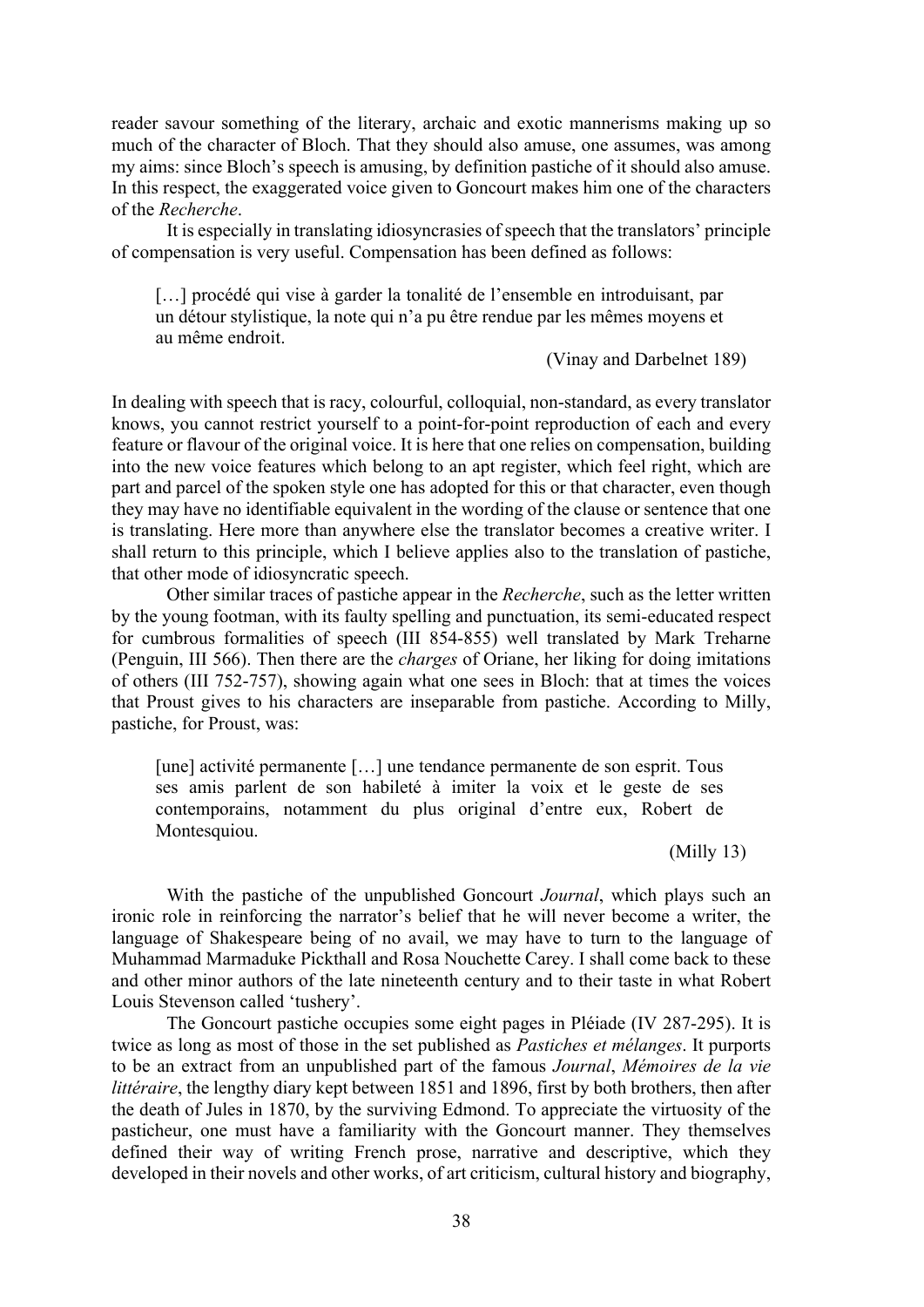as well as in the *Journal*, as *écriture artiste*. If, as Hemingway says, "Prose is architecture, not interior decoration", then the Goncourt style is not prose. For *l'écriture artiste* is little other than interior decoration. It is precious, it is twee, it is affected, as though the writers' purpose were to cram into each sentence as many archaisms, mannerisms, personalized devices, neologisms and *recherché* turns of speech as possible. Many of its features are as difficult to define for an English-speaking readership, since they have no analogues in our language, as they can be to translate, for the same reason. Take the Goncourts' *syntaxe nominale*, noun syntax, one of the most salient aspects of this way of writing, in which the brothers often use adjectives and verb infinitives as nouns, and replace common adjectives and verbs by abstract nouns formed from them. Concomitants of this syntax are that many sentences take the form of lists of noun structures and that the verbs which it requires are often expressively weak, among the commonest being *il y a* and *c'est*, *faire* and *mettre*. One is often struck by the disparity between the highfalutin manner and the ordinariness, even the sordidness, of the matter. In small doses, some of these usages can have dramatic and descriptive effect; taken as a whole, which is how the reader of a Goncourt text takes them, they smack of the indigestible. If late-Victorianism means ornate and finicky ugliness, which to some it does, then this is it writ large. As for the problems this poses the translator, here is one minute example of noun syntax, a simple sentence from the novel *La fille Élisa* (1877) about a black cat crawling on a carpet: "Une chatte pleine mettait un rampement noir sur un tapis usé" (literally "A pregnant cat put a black crawling on a worn carpet" Goncourt 35). The noun *rampement* joined with the verb *mettre* replaces the more straightforward verb *ramper* ("to crawl"). A feature of such sentence structuring is that *noir*, an adjective of colour, qualifies an abstract noun, thereby lending it a concrete quality. For all its expressiveness, how one translates such a sentence, attempting not only to convey the basic meaning but to retain some flavour of style must be an acute difficulty. It was a difficulty not faced by translators in the late Victorian years, as what the Goncourts wrote was deemed too sordid, too associated with Realism and Naturalism, dirty words in the English-speaking world, for publishers to risk being prosecuted under the repression of obscenity laws.<sup>1</sup>

Before inspecting how Proust's pastiche of this style in *Le temps retrouvé* has been variously translated, I give here a minute example of the immense problems with which it confronts the translator, some of them crammed into just a few lines of syntax which risk becoming too tortuous for English to cope with:

[...] des assiettes des Yung-Tsching à la couleur capucine de leurs rebords, au bleuâtre, à l'effeuillé turgide de leurs iris d'eau, à la traversée, vraiment décoratoire, par l'aurore d'un vol de martins-pêcheurs et de grues, aurore ayant tout à fait ces tons matutinaux qu'entre-regarde quotidiennement, boulevard Montmorency, mon réveil […]

(IV 289)

This pastiche of the Goncourt style has been translated four times. Scott Moncrieff having died without being able to complete his version of the whole *Recherche*, the final part of the novel, which did not appear in French until 1927, five years after the death of Proust himself, was first translated, in England, as *Time Regained* (1931) by Sidney Schiff (under the pen name of Stephen Hudson) and in America as *The Past Recaptured* (1932) by Frederick Blossom. The text of *Le temps retrouvé* from which both these translators

<sup>&</sup>lt;sup>1</sup> Classe, containing no entry under Goncourt, makes a single allusion to their not being translated, ambiguous at that (I 475).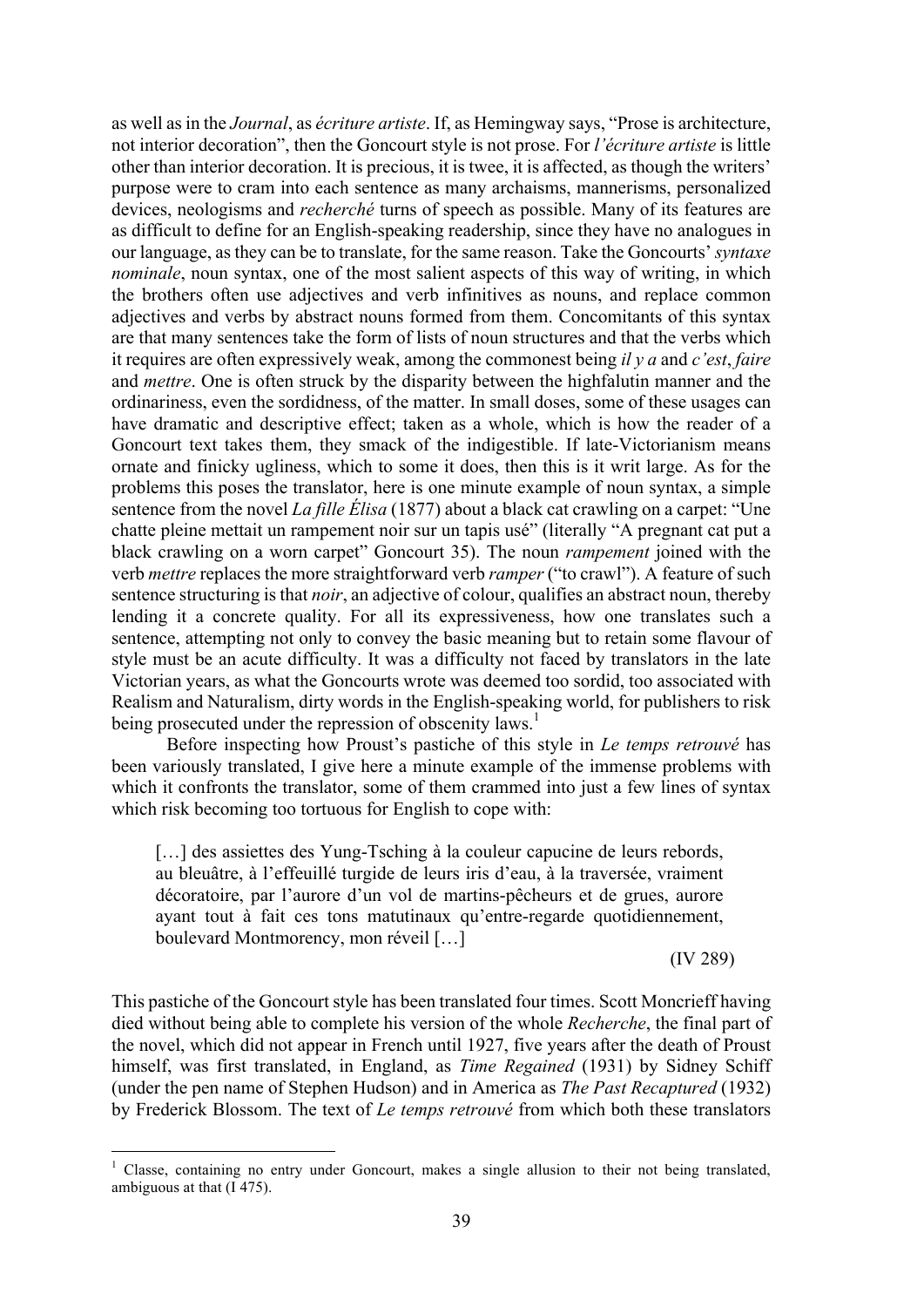worked was so defective that this final part of the novel, not properly edited till 1954, was eventually retranslated, by Andreas Mayor in 1970. The fourth version was done as part of the wholly new Penguin translation (2002) by Ian Patterson (under a title disliked by many, *Finding Time Again*). I propose to review each of these four versions.

The first thing to strike the reader of the Hudson version is the generalized weirdness of the language. Is it, one wonders, unintentional, a sign of ignorance, incompetence or understandable inability to see the wood for the trees of the textual defects? Mind you, even if unintentional, it is conceivable that the strangeness of the language could convey to a reader something of the bizarre French of the pseudo-Goncourt. Whether it would amuse, be taken as stylistic satire, work a comic effect, is another matter. I suspect that it would, instead, perplex, confuse and mislead. There are certainly two literary allusions that Hudson fails to see as such: the reference to the *Madeleine* of Fromentin (287) and to the *Fables* of La Fontaine (288). To translate *le faire* (roughly, the manner of a painter, 709) as "the doings" suggests that Hudson was unfamiliar not only with basic tics of style of the Goncourts but with the incongruous associations of this word. A common idiom, *de fil en aiguille* (meaning roughly 'bit by bit', 'gradually'), he translates literally "from thread to needle". The state of the text he was working on can be gauged by two details: what he makes of the name of a Russian princess *au nom en of* ("a golden name"), either having misread *of* as *or* or because the text was misprinted; and the definite misprint in *portrait de la famille Collard*, a clear reference to Dr Cottard and his wife, which he fails to notice. Admittedly, at times he uses an old-fashioned word or two, "verily" or "matutinal". However, such a tone is so close to that of Scott Moncrieff's own prose that few readers would notice a difference between the bulk of his *Remembrance of Things Past*, liberally sprinkled as it was with archaisms ("I fain would", "the ague", "lo and behold", "purpureate", "bedizened", "twain", "'twas"), and this spoof, supposedly in a very different voice. This Hudson version of the Goncourt pastiche must have bamboozled readers of Proust over the forty years between its appearance and the newer version by Mayor. The perplexity of the translator became that of the readers. That they were reading a text *au second degré* must have been unapparent to them, as the translator floundered among obscurities which prevented both him and them from seeing what Proust was jocularly implying about the Goncourt manner. So he tried to transmit to his reader the basic sense of the words, in itself something of an achievement, though this he did almost without heeding the convolutions of syntax and the affectations of style which are the sole point of the words. There is no comic effect, no satire, none of the hilarious send-up of the original. The whole effect is close to unintelligibility.

As for Blossom, he managed to produce a clearer, more intelligible text than Hudson, though he makes some of the same mistakes. He does this by simplifying the complicated syntax of the pseudo-Goncourt and writing more fluent English. However, it is difficult to detect much difference between the prose of the pastiche and the prose of Proust's narrator amid which it is set. This homogeneity of the two styles, Proust's own and the one he gives to the Goncourt *Journal*, robs the pastiche of its key ingredient, hilarity. For one can say of a pastiche what has been said of a work by Stravinsky: "its style is its subject" (Thomson 107). Without that consubstantiation, a pastiche without a style is a pastiche without a subject; and a pastiche without that subject is a pastiche without a point.

In 1970, Andreas Mayor could benefit from much that was unavailable to his two predecessors, especially the three-volume Clarac-Ferré edition of the *Recherche* (1954), and solid scholarship on Proust which had shed light on many obscurities. Also, knowing something of his predecessors' difficulties, he was able to avoid them. In general, at the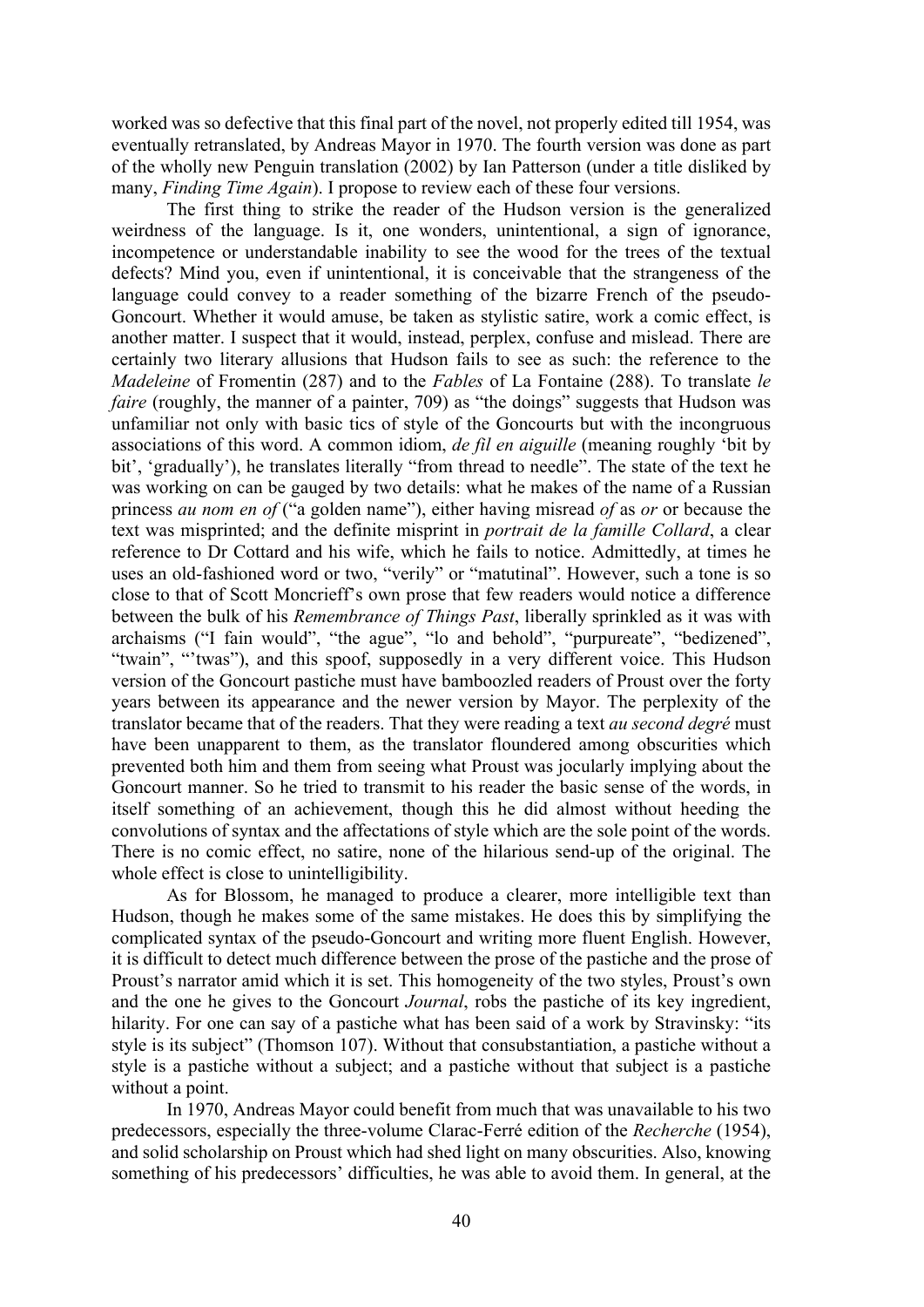semantic level, his is an excellent translation; and in detail, too, he occasionally manages to pull off a small success with single words which match words of the pseudo-Goncourt: "the *prettinesses*" (728) < "les *joliesses*" (IV 287) or the verb "to *re-love*" (729) < *raimer* (IV, 288). That said, Mayor's version of this pastiche, like those of his two predecessors though in a different degree, lacks one of the features which most strike the reader of the original, the virtuosity in ventriloquism that is the mark of the gifted parodist. So we have once again a pseudo-Goncourt almost without personality that is without particular characteristics, without mannerisms or bizarreries of style, without the qualities stressed among others by Deffoux, *ironie* and *enjouement*, in a word a Goncourt who is rather colourless, close to insipid. In a text which is by definition ironic, what one most senses the absence of is irony.

In Ian Patterson's version of the pseudo-Goncourt, one can see, as in Mayor's, occasional direct reflections of the French text, such as the verb "to *re-love*" < *raimer*; individual words that are rare or recherchés, "matutinal", "laciniation", "verticillated", "porcelained", "effulgence"; a vulgarism, "nosh", consistent with one of the mannerisms of the Goncourts; and other small features of English usage of the time, "By Jove", "dashed if it had ever occurred to me". All of which gives evidence of a serious effort to transmit to an Anglophone readership something of an echo, albeit a weak one, of the tone of the original. But at the same time, one encounters many more passages where the Goncourt style becomes by comparison a rather colourless English, for example "arousing in me an irascible despondency" < *et c'est en moi un découragement colère*, "sadly" < *mélancolieusement*, "trinkets" < *jolités*, and many others. With all four of these versions, one can have the impression that their authors have translated the pseudo-Goncourt in two stages: first, by mentally transposing the French text into a more standard French, and then by translating that version. Obviously, just as with the idiosyncrasies of the speech of this or that character, such as Françoise or Bloch, which are impossible to reproduce word for word in the immediate context where Proust has placed them, the stylistic characteristics with which he lampoons the Goncourt manner have no direct equivalent in English. The analogy with the speech of these characters is striking. One might also object that what is of greatest importance in this passage of parody is the thematic role of the narrator's reading of the extract from the Goncourt *Journal*, namely that, by its idiosyncratic description of the very characters among whom he has spent much of his social life, showing him aspects of their personalities that he has never seen, it confirms him in his notion that, by not being a gifted observer, he can never become a writer, and that this lesson is what is of greatest importance in the scene, not the manner in which he learns it. As has been pointed out:

Proust could have had Marcel tell us what the diary entry says without actually giving us the passage itself [. . .]. The point could have been made by referring to the Goncourts, without recourse to pastiche.

(Dyer 60)

No doubt. But that is not what Proust does. So we must suppose that it was not just the thematic function that mattered, but the way in which the narrator comes to learn his dispiriting lesson. And that way and that lesson are inseparable from the Goncourt style. And if the Goncourt style, parodied, is full of fun, full of literary delights for fanciers both of the writer parodied and of pastiches, to accept that the ventriloquist must forgo making his doll speak is to deprive the text of too much, to amputate the parodist of one of his richest comic resources.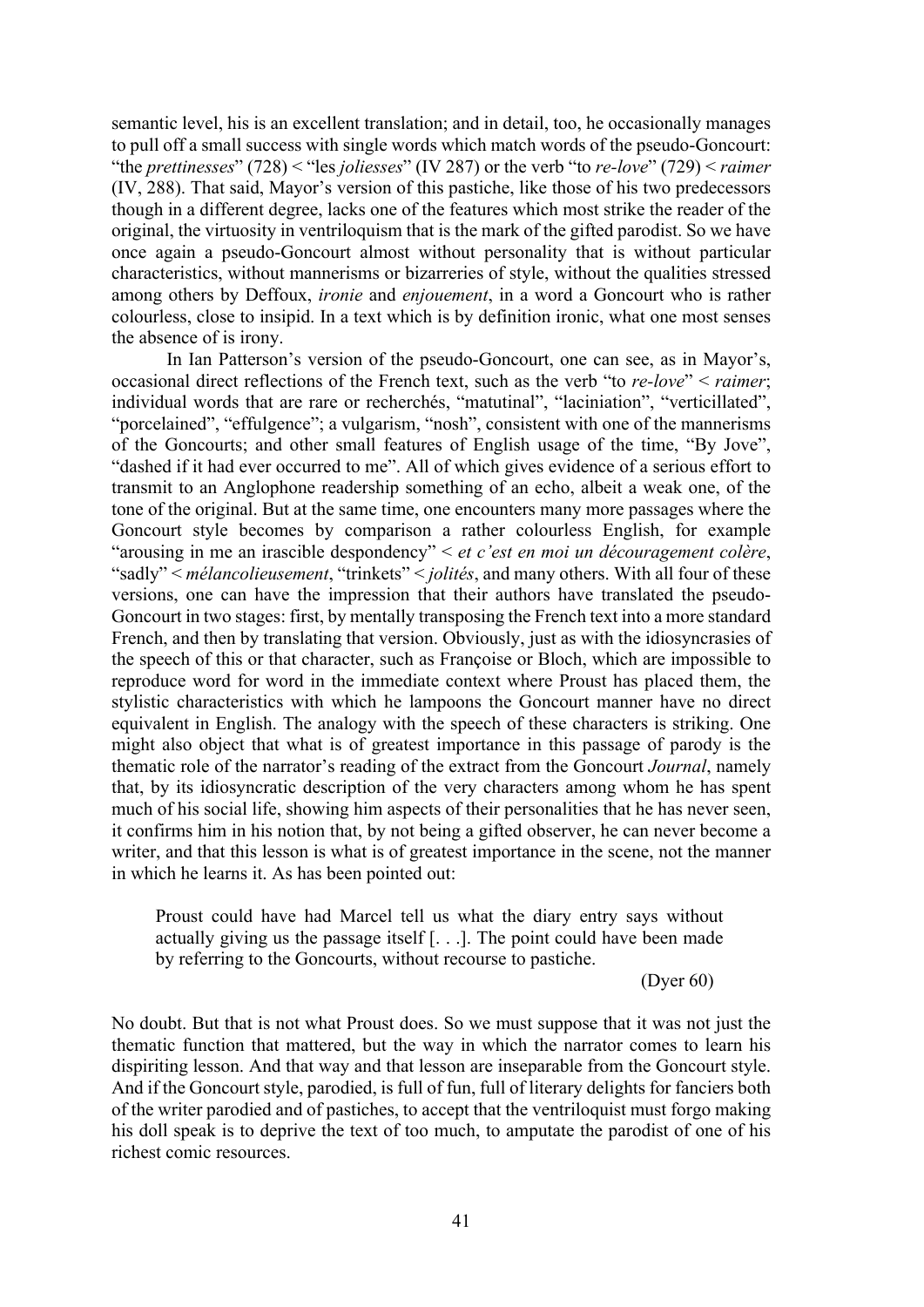But is the comedy of the impersonation untranslatable? I decline to accept that. After all, pastiche is a word game. Defined as such, it differs only in degree from other word games (punning, malapropisms, spoonerisms, lipograms, general drollery, wit, etc.); and with such word play, there are often resources of inventiveness that a translator can draw upon. On the translating of word play, Bellos says this:

Humorous remarks, shaggy-dog tales, witty anecdotes and silly jokes are only untranslatable if you insist on understanding 'translation' as a low-level matching of the signifiers themselves.

(Bellos 290)

To Bellos's list, I suggest we add pastiche. Any literary translator may have to be at any moment, if not a genius, at least ingenious, no great imposition for a translator worth his or her salt. In such cases, one does what one can to exploit the inventive resources inherent in one's own language, resources which are as like as not unrelated to those of the other language. One of these resources available to the pasticheur, is, I maintain, a mode, perhaps an extreme one, of compensation. After all, another extreme mode of it can be seen in the various translations of Perec's lipogram, *La disparition*, the Spanish one, for instance, in which, instead of the vowel *e* being omitted as in the French original, it is *a*, or the Japanese one, which omits the vowel *i*.

I hold to my idea that the translator's task is first and foremost to convey to the reader, in active mode, a lesson in style. If the style of the French passage is such that this lesson cannot be conveyed through conventional translation, if conventional translation results in a pastiche which is a non-pastiche, then it follows that something less conventional must be attempted. Hence the value of compensation, the basic purpose of which is to enable the translator to place dynamic equivalences not in those parts of the text where there is no immediate possibility of using them, but in other parts which are not those of the original. If, as Proust says, "Le devoir et la tâche d'un écrivain sont ceux d'un traducteur" (IV 469, "The duty and the job of a writer are to be a translator"), I take the view that the duty, the job of the translator of a pasticheur is to be a pasticheur. But a pasticheur not of a French style, an exercise barren in amusement, but of an English style.

That being so, I wonder whether a future writer of a pseudo-Goncourt in English might not find a fruitful source of comedic wordage in a curious style which, in the later years of the nineteenth century, roughly contemporary with the Goncourts in French, was much practised by many an author, mostly minor and nowadays unread, such as the two I mentioned above, Marmaduke Pickthall and Rosa Nouchette Carey. Aspects of this style, often derided by Oscar Wilde, can be detected even in writers as major as Walter Pater, Carlyle, Ruskin, Matthew Arnold, Robert Louis Stevenson and George Meredith. But it was used by authors who, in their day, were more widely read than these major authors, on both sides of the Atlantic, though more in Britain than in America. I name but a few of them: Rhoda Broughton, Marie Corelli, John Strange Winter, Mrs Humphry Ward, Mrs Henry Wood, Henry Seton Merriman, Edgar Evertson Saltus, Thymol Monk, Fortuné Du Boisgobey, E. Phillips Oppenheim, Charlotte M. Yonge, George Augustus Sala, S. Squire Sprigge, Tinsley Pratt, James Runciman and many more. Among these authors, there was a tendency to write not novels, but 'romances'. It was with such authors in mind that Wilde ridiculed "poetical prose", saying: "the lack of good prose is one of the chief blots on our culture" (*Queen* 8.12.1888); for they "crowd their page with gorgeous epithets and resplendent phrase, [. . .] pile Pelions of adjectives upon Ossas of description [. . .] abandon themselves to highly coloured diction and rich luxuriance of imagery" (*Pall Mall Gazette* 11.12.1888); "in these latter days [. . .] violent rhetoric does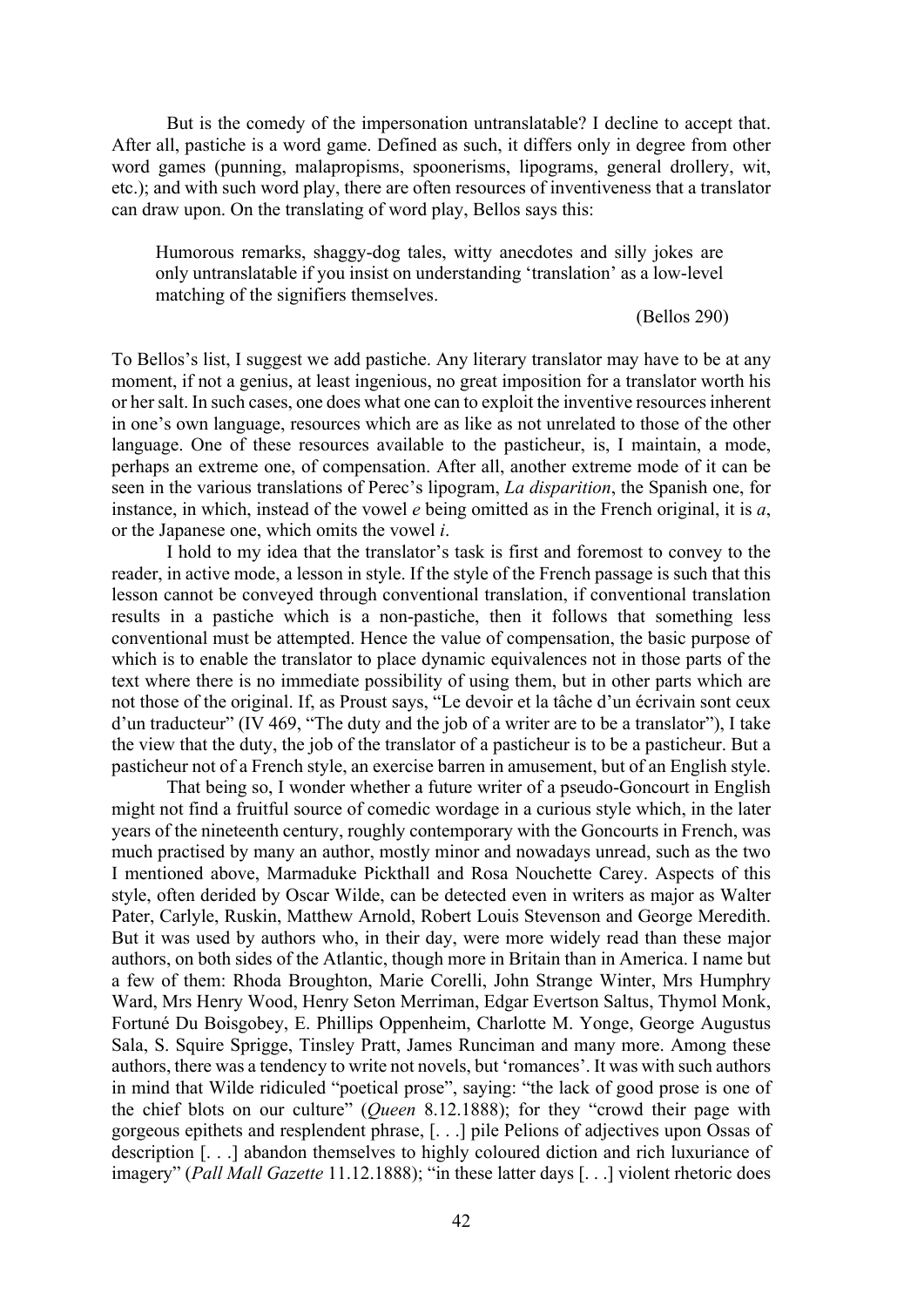duty for eloquence and vulgarity usurps the name of nature" (*Pall Mall Gazette* 11.6.1887); in such writers he dislikes "unnecessary archaism" (*Pall Mall Gazette* 15.1.1886), "ostentatious ornament [...] ineffective surplusage" (*Speaker* 22.3.1890).<sup>2</sup> It is a style which derives in part from Meredith who, rather than say in three monosyllabes "He kissed her", prefers "The rosy gate from which the word had issued was closed with a seal", and who, instead of "he hung his head" speaks of "arresting his head in a melancholy pendulosity" (Meredith 265, 354).Wilde may never have used the word I quoted before, "tushery", invented in 1883 by Stevenson and defined as follows by the *OED*:

a conventional style of romance characterized by excessive use of affected archaisms such as 'tush!'; *gen.*, sentimental or romanticizing writing.

It is a style which, with some care and much creativity, could be adapted to the so-called *style artiste* of the Goncourt brothers. Not that it is, in all things, the same style. There is no same style, which is the nub of the problem. But to give a reader an analogous impression, to provoke if not laughter at least a smile, to lard the text with *joliesses*, nay, with *jolités*, there is, in my view, only one solution to that problem: to pastiche through abundant compensation. And the style to be pastiched must be a French style, not an English one, a style of which Hazlitt could have said that it was "fustian in expression and bathos in sentiment" (Hazlitt 336). The ideal English pastiche of the pseudo-Goncourt, still virtual and imaginary, could be put together by using the finicky mannerisms of late-Victorianism tushery, the pseudo-poetic, the over-ornate, the overblown, the over-rich, the magniloquent, the archaic, the precious, in such a way as to bring out its inherent ridiculousness.

I offer the following as a small tongue-in-cheek illustration of how such a pastiche might be achieved. It is, indeed, a pastiche, most of it cobbled together from sentences or bits of sentences taken from some of the forgotten authors named above; and every sentence, whether borrowed or imitated, contains at least one feature indicative of their outdated manner, some less evident than others, but, I trust, perceptible to the aware literary eye. These features do not correspond to those of the Goncourt style; they compensate for the absence of these in English. Whether it amuses is for its reader to say. Its subject matter is not that of the pseudo-Goncourt; but perhaps a better pasticheur than I am may be able to adapt its manner to that matter.

> O fatal obscurity of the deepening twilight! O proximity of the imperfumed shade of the conservatory! Is there not a something in the very name of a conservatory that suggests flirtation? Save in a yellow-back of De Mâleplaisant, in every novel that Miss Humphry had ever read, it was at this hour, in this place, that heroes were accustomed to kiss heroines, specially those of the former who had just become affianced to the latter. She, who had been once kissed by her mother, often by her father, and ever and again by nurses and aunts, wondered in which particular the kiss of a hero might be deemed to differ from those of these others, of which none would have seemed worthy, had she been the writer describing them, of the metaphors whereby fictional young ladies were endowed, as other lips pressed theirs, with revelations of queenship, with precocious admittance to paradise, with

 <sup>2</sup> Wilde, 63, 174, 142, 179, 146.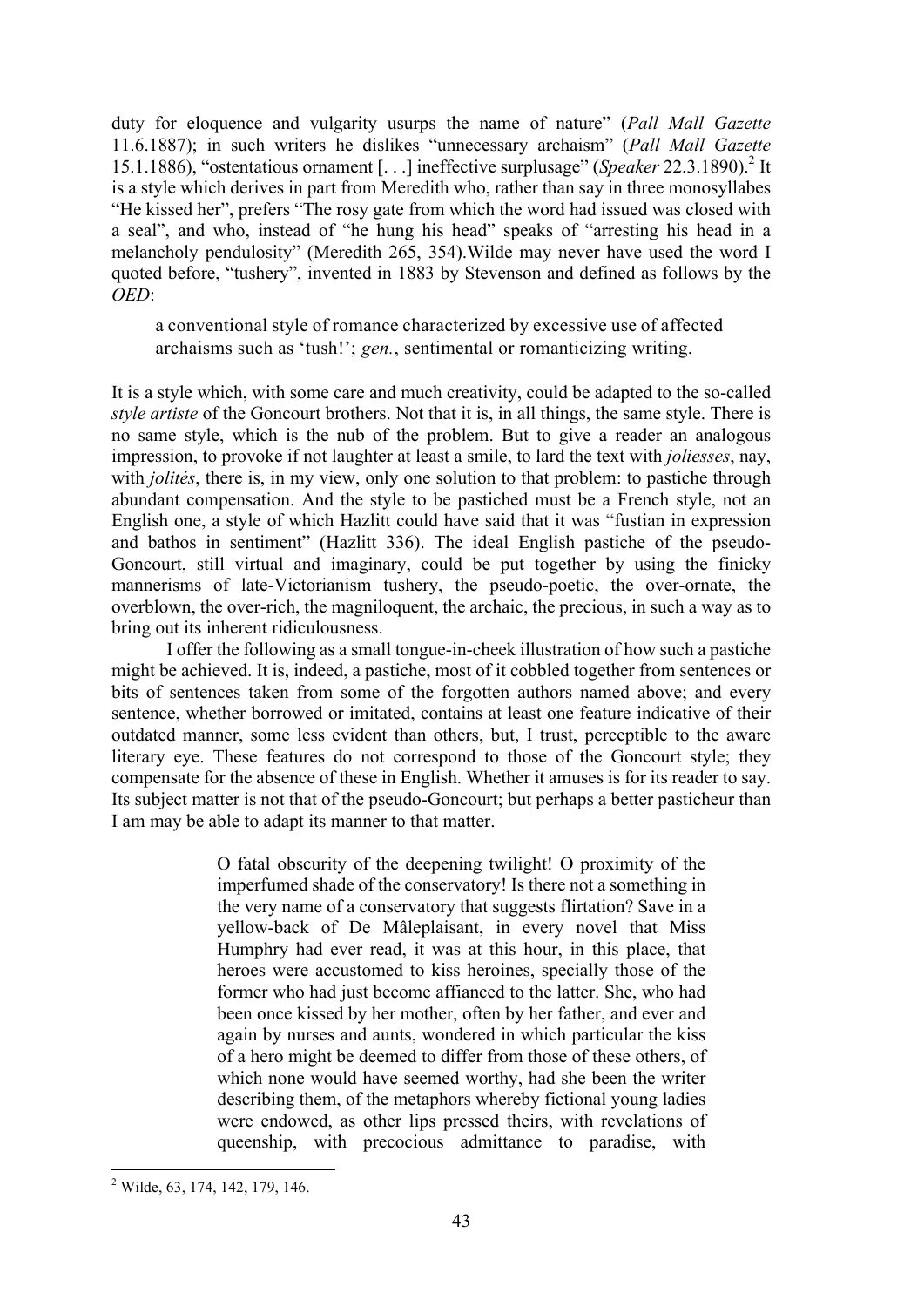metamorphosis, from the drab stasis that is the caterpillardom of the unkissed, into that glorious soaring figment of polychromous filaments, fluttering free amid perfumes and envies. She, breathless she, and Dr Wilkes, the Master of Lazarus, the bestdressed philosopher in the history of thought, had now reached the tennis-lawn. She, ever more breathless she, counted the seconds and paces that yet separated her and that gentleman from the conservatory, and from the corresponding likelihoods of today's being the twilight which should transform the tepid, torpid quotidian of her existence into the ineffable frenzy, the transfiguring furor of the kissed.

## **Bibliography**

Bellos, David. *Is That a Fish in Your Ear?* London: Particular Books, 2011.

Classe, Olivia. *Encyclopaedia of Literary Translation into English*. London, Chicago: Fitzroy Dearborn Publishers, 2000.

Deffoux, Léon. *Le pastiche littéraire*. Paris: Delagrave, 1932.

Dyer, Richard. *Pastiche*. London: Routledge, 2007.

Findlay, Jean. *Chasing Lost Time, The Life of C. K. Scott Moncrieff: Soldier, Spy and Translator*. London: Chatto & Windus, 2014.

Goncourt, Edmond de. *La fille Élisa*. Paris: Flammarion Fasquelle, 1956.

Hazlitt, William. *Table-Talk*. Oxford: OUP, 1901.

Meredith, George. *The Ordeal of Richard Feverel*. London: Constable Memorial Edition, 1909.

Milly, Jean. *Les pastiches de Proust*. Paris: Librairie Armand Colin, 1970.

Perec, Georges. *La disparition*. Paris: Éditions Denoël, 1969.

Pierron, Sylvie. "La « langue Françoise » dans *À la recherche du temps perdu de Marcel Proust.*" *Littérature* 116 (1999): 47-58.

Proust, Marcel. *À la recherche du temps perdu*. Paris: Gallimard (Pléiade 4 vols.), 1987-1989.

–––––. *Correspondance*. Ed. Ph. Kolb. Paris: Plon, vol. VIII, 1981.

–––––. *Pastiches et mélanges*. Paris: Gallimard (Pléiade), 1971.

–––––. *Remembrance of Things Past*. Translated by C. K. Scott Moncrieff. London: Chatto & Windus, 1972.

–––––. *Remembrance of Things Past*. Translated by C. K. Scott Moncrieff and Terence Kilmartin. London: Chatto & Windus, 1982.